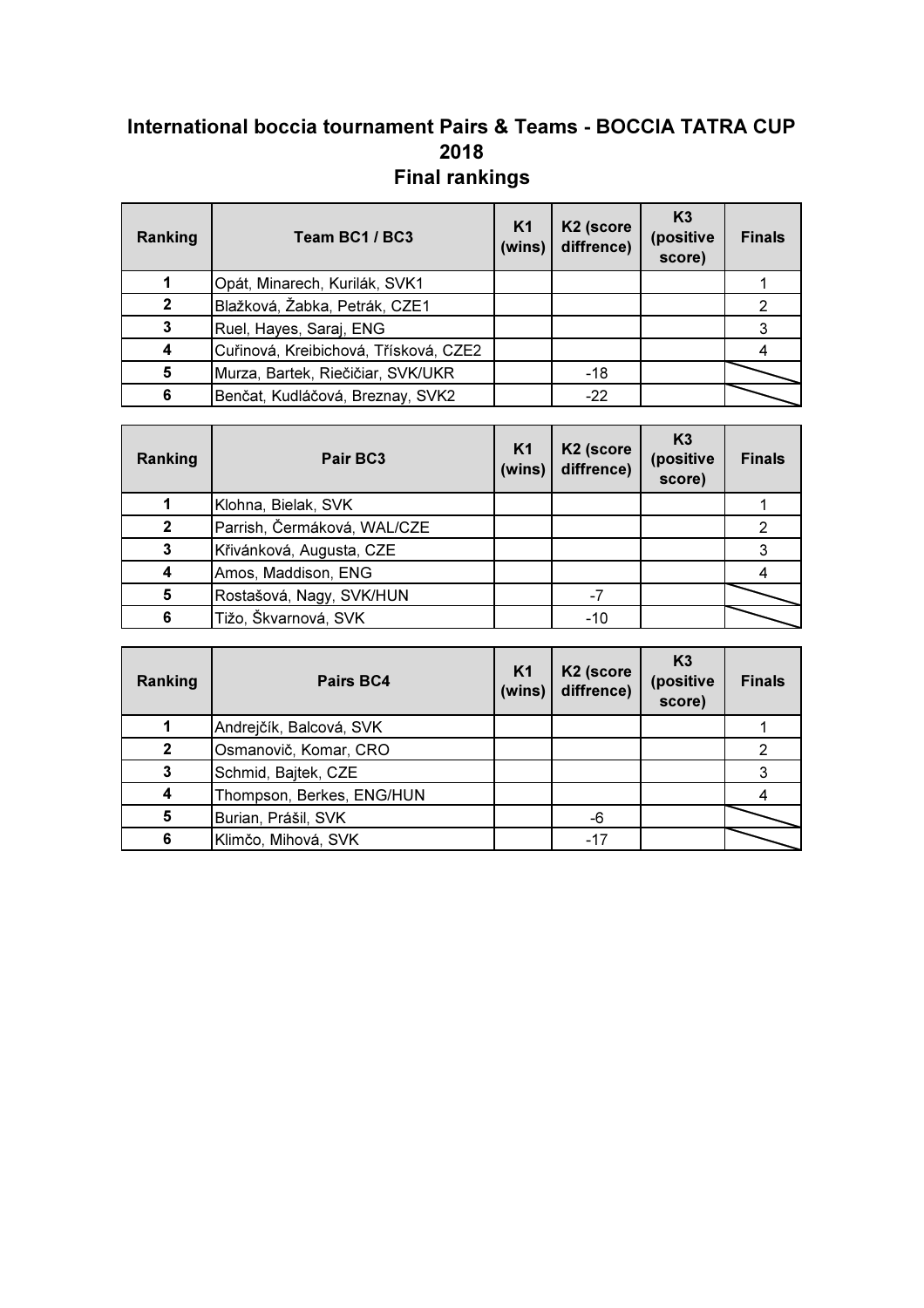| Tournament's name:            | International boccia tournament pairs & teams - BOCCIA TATRA CUP 2018 |
|-------------------------------|-----------------------------------------------------------------------|
| Date:                         | 23.6.2018                                                             |
| Category:                     | Teams BC 1 / BC2                                                      |
| <b>Event location:</b>        | Alexandra Wellness hotel Liptovský Ján                                |
| Number of registered players: |                                                                       |
| Number of present players:    |                                                                       |
| Organizator:                  | <b>ZOM Prešov</b>                                                     |

|                                   |                                     | <b>T01</b>                          |    | <b>T03</b>                 |   | <b>T06</b>                                            |                |                          |                                                  |                 |    |                                   |                                                           |                                              |                |
|-----------------------------------|-------------------------------------|-------------------------------------|----|----------------------------|---|-------------------------------------------------------|----------------|--------------------------|--------------------------------------------------|-----------------|----|-----------------------------------|-----------------------------------------------------------|----------------------------------------------|----------------|
| Teams BC1 / BC2 -<br>$\mathbf{A}$ |                                     | Blažková,<br>Žabka,<br>Petrák, CZE1 |    | Ruel, Hayes,<br>Saraj, ENG |   | Benčat,<br>Kudláčová,<br>Breznay,<br>SVK <sub>2</sub> |                | <b>Number</b><br>of wins | <b>Number of</b><br><b>games being</b><br>played | <b>Score</b>    |    | <b>Coefficient</b><br>$K1$ (wins) | <b>Coefficient</b><br>K <sub>2</sub> (score<br>diffrence) | <b>Coefficient K3</b><br>(positive<br>score) | <b>Ranking</b> |
| <b>T01</b>                        | Blažková, Žabka, Petrák,<br>CZE1    |                                     |    | 10                         |   | 16                                                    | $\overline{0}$ | 2                        |                                                  | 26              | 2  |                                   | 23                                                        | 26                                           |                |
| <b>T03</b>                        | Ruel, Hayes, Saraj, ENG             |                                     | 10 |                            |   | 9                                                     | 3              |                          |                                                  | 12 <sub>1</sub> | 13 |                                   | - 1                                                       | 12                                           |                |
| <b>T06</b>                        | Benčat, Kudláčová,<br>Breznay, SVK2 | 0                                   | 16 | 3                          | 9 |                                                       |                | $\overline{0}$           |                                                  | 3               | 25 | $\Omega$                          | $-22$                                                     | $\overline{3}$                               | J              |

|                        |                                             | <b>T02</b>       |                                        |                                     | <b>T04</b> | <b>T05</b>                                        |  |                          |                                    |              |            |                                   |                                     |                                                            |                |
|------------------------|---------------------------------------------|------------------|----------------------------------------|-------------------------------------|------------|---------------------------------------------------|--|--------------------------|------------------------------------|--------------|------------|-----------------------------------|-------------------------------------|------------------------------------------------------------|----------------|
| Teams BC1 / BC2 -<br>B |                                             | CZE <sub>2</sub> | Cuřinová,<br>Kreibichová,<br>Třísková, | Opát,<br>Minarech,<br>Kurilák, SVK1 |            | Murza,<br>Bartek,<br>Riečičiar,<br><b>SVK/UKR</b> |  | <b>Number</b><br>of wins | Number of<br>games being<br>played | <b>Score</b> |            | <b>Coefficient</b><br>$K1$ (wins) | K <sub>2</sub> (score<br>diffrence) | <b>Coefficient   Coefficient K3</b><br>(positive<br>score) | <b>Ranking</b> |
| T02                    | Cuřinová, Kreibichová,<br>Třísková, CZE2    |                  |                                        |                                     | 9          |                                                   |  |                          |                                    | 12           | 10         |                                   |                                     | 12                                                         |                |
| <b>T04</b>             | Opát, Minarech, Kurilák,<br>SVK1            | 9                |                                        |                                     |            | 10                                                |  |                          |                                    | 19           |            |                                   | 16                                  | 19                                                         |                |
| <b>T05</b>             | Murza, Bartek, Riečičiar,<br><b>SVK/UKR</b> |                  | 11                                     |                                     | 10         |                                                   |  |                          |                                    | 3            | ົາ 1<br>∠⊥ | $\overline{0}$                    | $-18$                               | 3                                                          |                |

K1=Number of wins, K2=Positive score-Negative score; K3=Positive score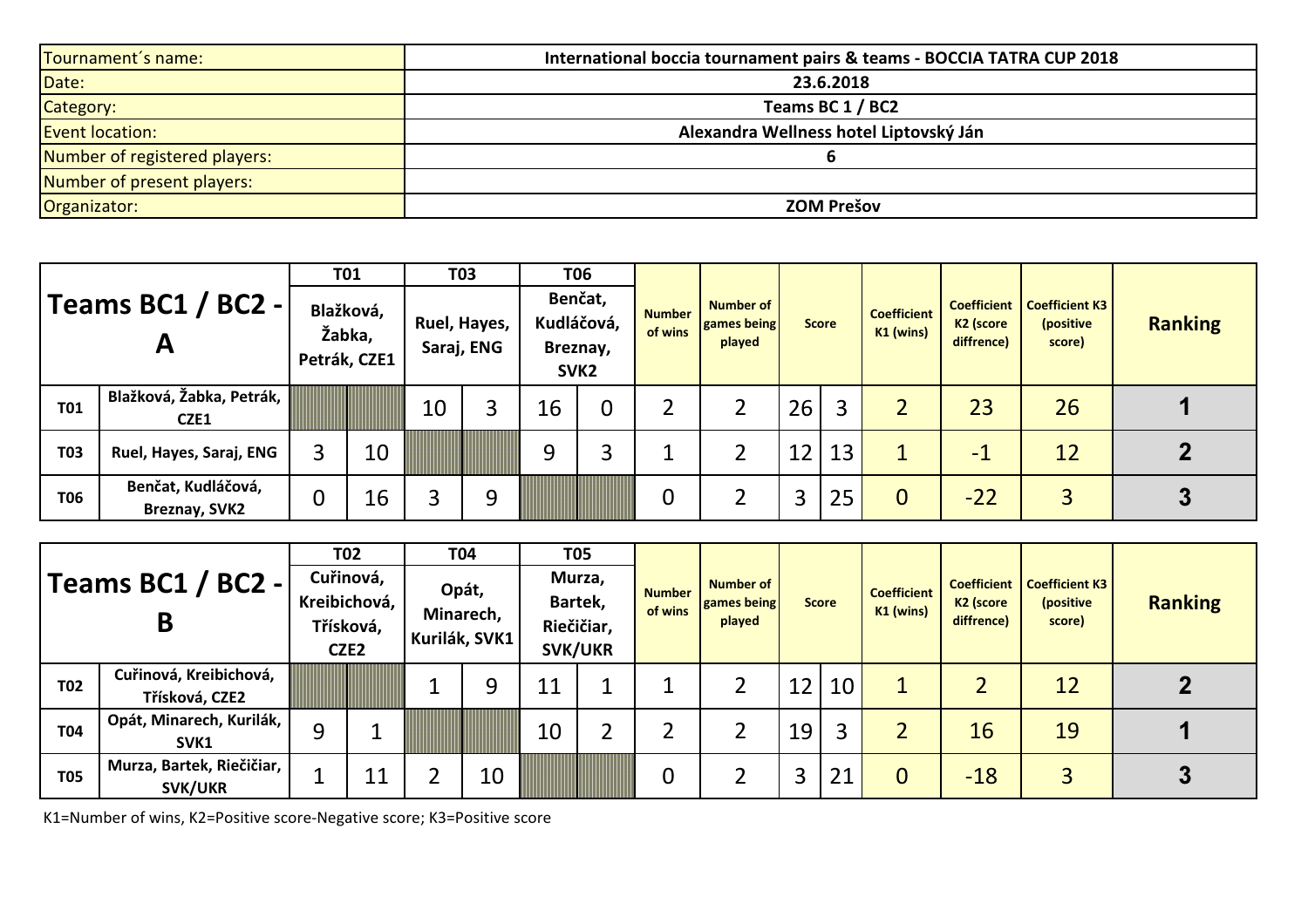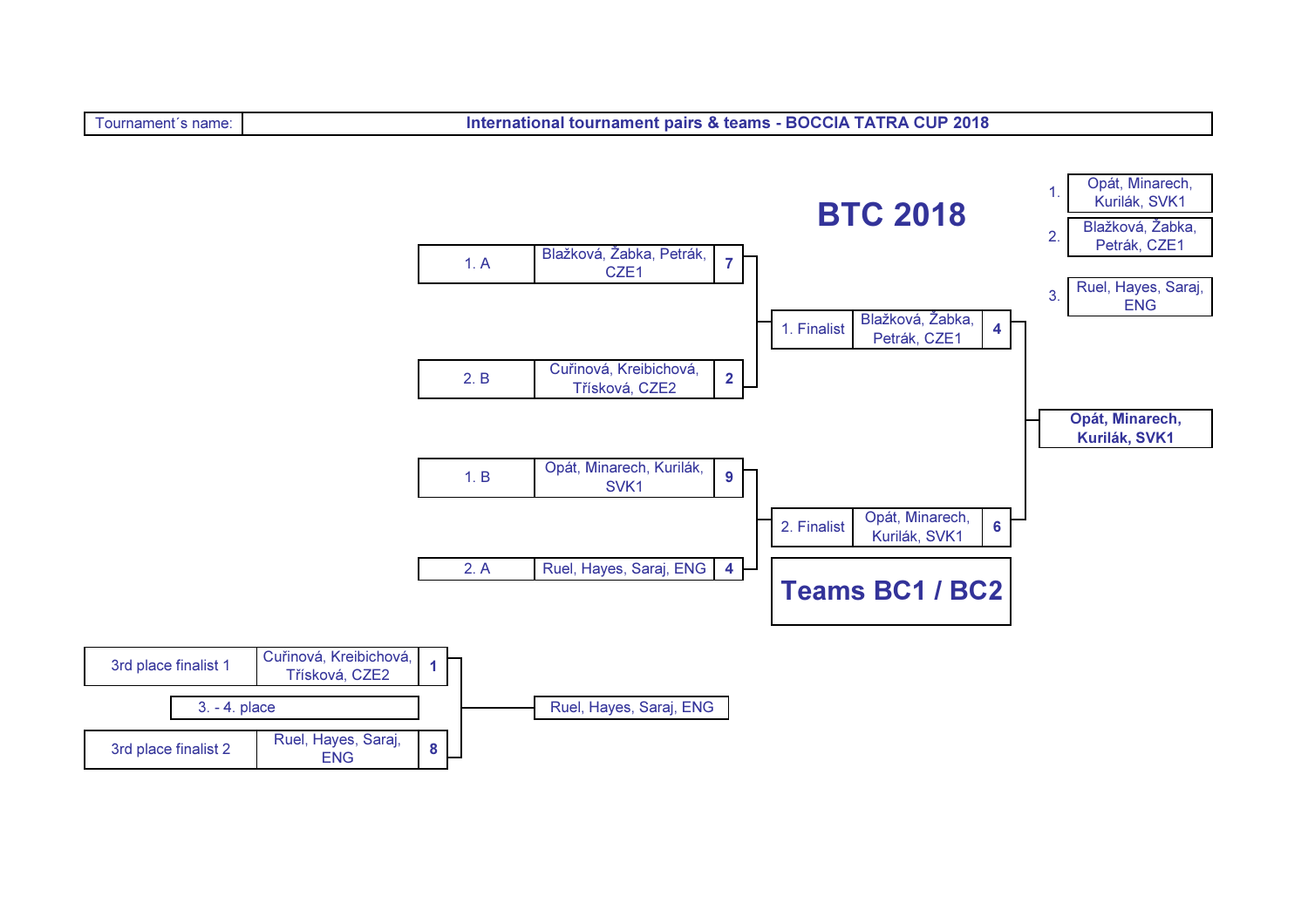| Tournament's name:            | International boccia tournament pairs & teams - BOCCIA TATRA CUP 2018 |
|-------------------------------|-----------------------------------------------------------------------|
| Date:                         | 23.6.2018                                                             |
| Category:                     | Pairs BC3                                                             |
| <b>Event location:</b>        | Alexandra Wellness hotel Liptovský Ján                                |
| Number of registered players: |                                                                       |
| Number of present players:    |                                                                       |
| Organizator:                  | <b>ZOM Prešov</b>                                                     |

|               |                          |                             | P301 |                                  | P303 | P304                              |  |                          |                                           |              |    |                                   |                                                           |                                              |                |
|---------------|--------------------------|-----------------------------|------|----------------------------------|------|-----------------------------------|--|--------------------------|-------------------------------------------|--------------|----|-----------------------------------|-----------------------------------------------------------|----------------------------------------------|----------------|
| Pairs BC3 - A |                          | Křivánková,<br>Augusta, CZE |      | Amos,<br>Maddison,<br><b>ENG</b> |      | Tižo,<br>Škvarnová,<br><b>SVK</b> |  | <b>Number</b><br>of wins | <b>Number of</b><br>games being<br>played | <b>Score</b> |    | <b>Coefficient</b><br>$K1$ (wins) | <b>Coefficient</b><br>K <sub>2</sub> (score<br>diffrence) | <b>Coefficient K3</b><br>(positive<br>score) | <b>Ranking</b> |
| P301          | Křivánková, Augusta, CZE |                             |      | っ                                |      | 8                                 |  |                          |                                           | 11           |    |                                   | 10                                                        | 11                                           |                |
| P303          | Amos, Maddison, ENG      |                             | 3    |                                  |      | 4                                 |  |                          |                                           |              |    |                                   | $\overline{0}$                                            |                                              |                |
| P304          | Tižo, Škvarnová, SVK     | 0                           | 8    |                                  | 4    |                                   |  | $\boldsymbol{0}$         |                                           |              | 12 | $\Omega$                          | $-10$                                                     |                                              |                |

|               |                                       | P302                                     |   | <b>P305</b>                   |   | P306                                  |   |                          |                                           |              |    |                                 |                                     |                                                       |                |
|---------------|---------------------------------------|------------------------------------------|---|-------------------------------|---|---------------------------------------|---|--------------------------|-------------------------------------------|--------------|----|---------------------------------|-------------------------------------|-------------------------------------------------------|----------------|
| Pairs BC3 - B |                                       | Parrish,<br>Čermáková,<br><b>WAL/CZE</b> |   | Klohna,<br><b>Bielak, SVK</b> |   | Rostašová,<br>Nagy,<br><b>SVK/HUN</b> |   | <b>Number</b><br>of wins | <b>Number of</b><br>games being<br>played | <b>Score</b> |    | <b>Coefficient</b><br>K1 (wins) | K <sub>2</sub> (score<br>diffrence) | Coefficient   Coefficient K3  <br>(positive<br>score) | <b>Ranking</b> |
| <b>P302</b>   | Parrish, Čermáková,<br><b>WAL/CZE</b> |                                          |   | 0                             | 8 |                                       |   |                          |                                           |              | 9  |                                 | $-4$                                |                                                       |                |
| <b>P305</b>   | Klohna, Bielak, SVK                   | 8                                        | 0 |                               |   |                                       | 4 | า<br>∠                   |                                           | 15           | 4  |                                 | 11                                  | 15                                                    |                |
| <b>P306</b>   | Rostašová, Nagy,<br><b>SVK/HUN</b>    |                                          |   |                               |   |                                       |   | 0                        |                                           |              | 12 | $\overline{0}$                  | $-7$                                |                                                       | 3              |

K1=Number of wins, K2=Positive score-Negative score; K3=Positive score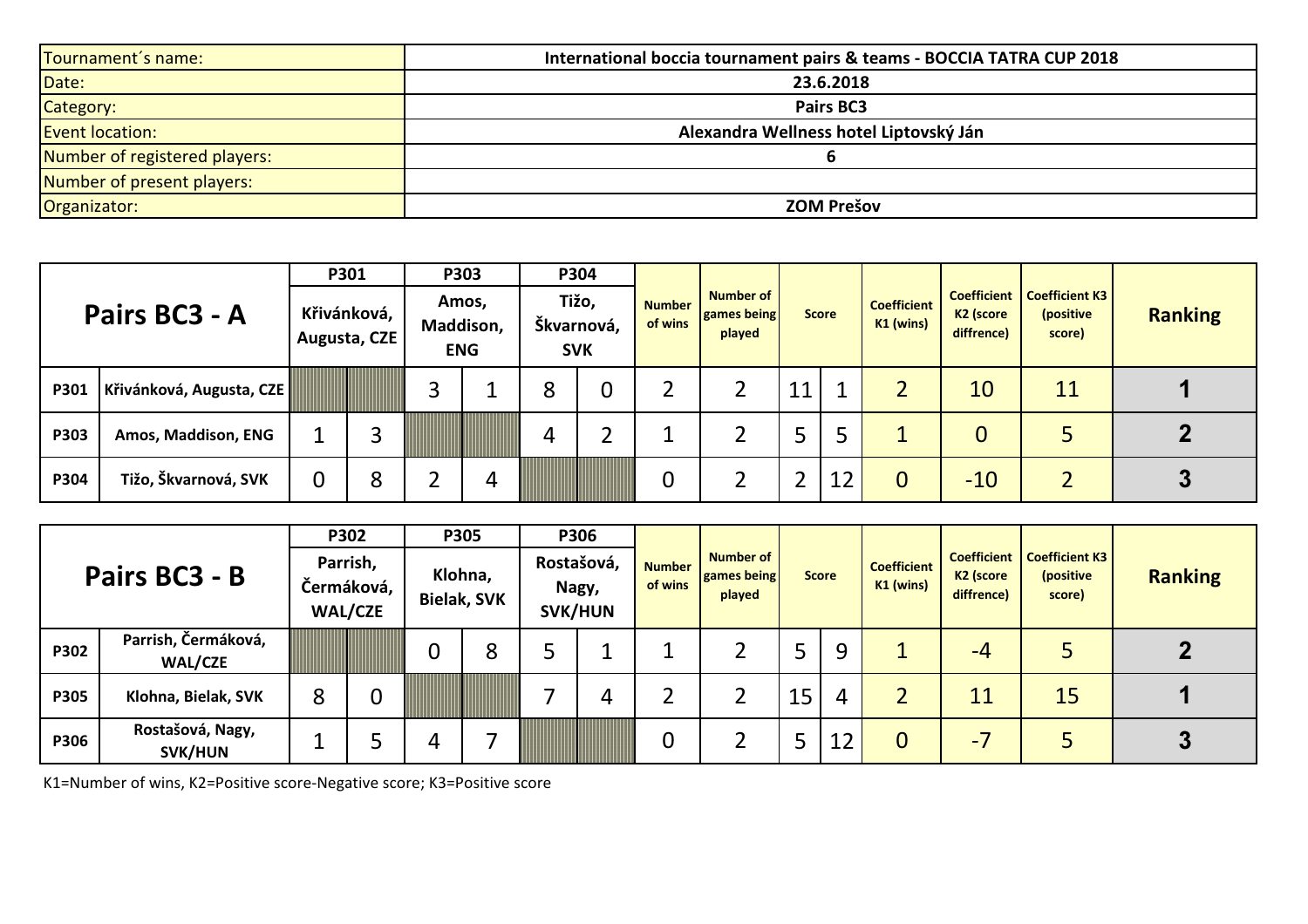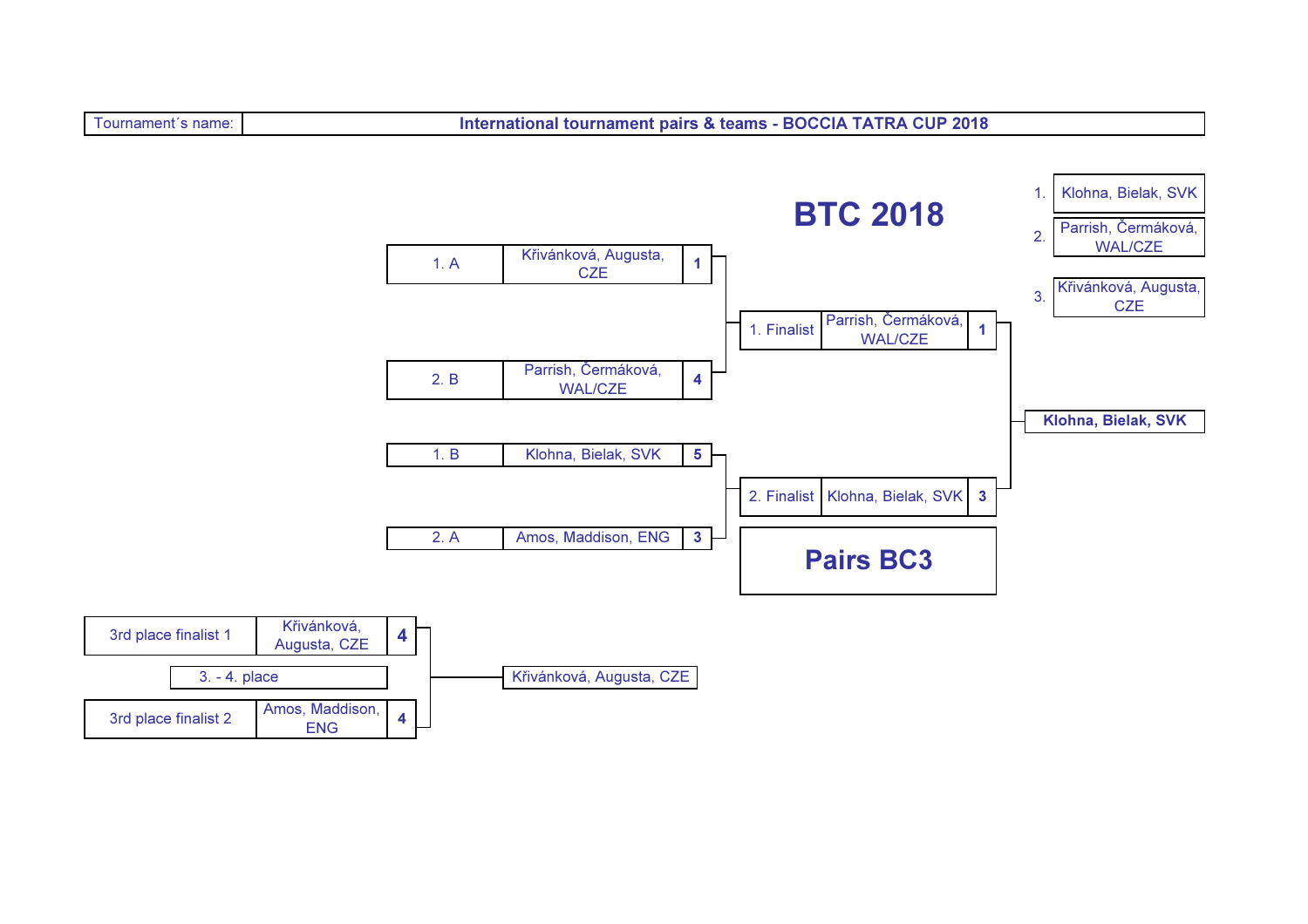| Tournament's name:            | International boccia tournament pairs & teams - BOCCIA TATRA CUP 2018 |
|-------------------------------|-----------------------------------------------------------------------|
| Date:                         | 23.6.2018                                                             |
| Category:                     | Pairs BC4                                                             |
| <b>Event location:</b>        | Alexandra Wellness hotel Liptovský Ján                                |
| Number of registered players: |                                                                       |
| Number of present players:    |                                                                       |
| Organizator:                  | <b>ZOM Prešov</b>                                                     |

|               |                                     |                          | P402 | P406                                   |  | P405                   |  |                          |                                           |              |    |                                   |                                                           |                                              |                |
|---------------|-------------------------------------|--------------------------|------|----------------------------------------|--|------------------------|--|--------------------------|-------------------------------------------|--------------|----|-----------------------------------|-----------------------------------------------------------|----------------------------------------------|----------------|
| Pairs BC4 - A |                                     | Osmanovič,<br>Komar, CRO |      | Thompson,<br>Berkes,<br><b>ENG/HUN</b> |  | Klimčo,<br>Mihová, SVK |  | <b>Number</b><br>of wins | <b>Number of</b><br>games being<br>played | <b>Score</b> |    | <b>Coefficient</b><br>$K1$ (wins) | <b>Coefficient</b><br>K <sub>2</sub> (score<br>diffrence) | <b>Coefficient K3</b><br>(positive<br>score) | <b>Ranking</b> |
| P402          | Osmanovič, Komar, CRO               |                          |      | 6                                      |  | 13                     |  |                          |                                           | 19           | 3  |                                   | 16                                                        | 19                                           |                |
| P406          | Thompson, Berkes,<br><b>ENG/HUN</b> | っ                        | b    |                                        |  |                        |  |                          |                                           | 8            |    |                                   |                                                           | 8                                            |                |
| P405          | Klimčo, Mihová, SVK                 | 0                        | 13   |                                        |  |                        |  | $\boldsymbol{0}$         |                                           |              | 18 | 0                                 | $-17$                                                     |                                              |                |

|               |                         | P403                       |   | P401                          |   | P404                          |   |                          |                                           |              |    |                                   |                                     |                                                            |                |  |
|---------------|-------------------------|----------------------------|---|-------------------------------|---|-------------------------------|---|--------------------------|-------------------------------------------|--------------|----|-----------------------------------|-------------------------------------|------------------------------------------------------------|----------------|--|
| Pairs BC4 - B |                         | Andrejčík,<br>Balcová, SVK |   | Schmid,<br><b>Bajtek, CZE</b> |   | Burian, Prášil,<br><b>SVK</b> |   | <b>Number</b><br>of wins | Number of<br><b>games being</b><br>played | <b>Score</b> |    | <b>Coefficient</b><br>$K1$ (wins) | K <sub>2</sub> (score<br>diffrence) | <b>Coefficient   Coefficient K3</b><br>(positive<br>score) | <b>Ranking</b> |  |
| P403          | Andrejčík, Balcová, SVK |                            |   | 9                             | 0 |                               | 3 |                          |                                           | 14           | 3  |                                   | 11                                  | 14                                                         |                |  |
| P401          | Schmid, Bajtek, CZE     | 0                          | 9 |                               |   |                               | 3 |                          |                                           |              | 12 |                                   | $-5$                                |                                                            |                |  |
| P404          | Burian, Prášil, SVK     |                            | ت |                               |   |                               |   | 0                        |                                           | 6            | 12 | $\overline{0}$                    | $-6$                                | b                                                          | υ              |  |

K1=Number of wins, K2=Positive score-Negative score; K3=Positive score